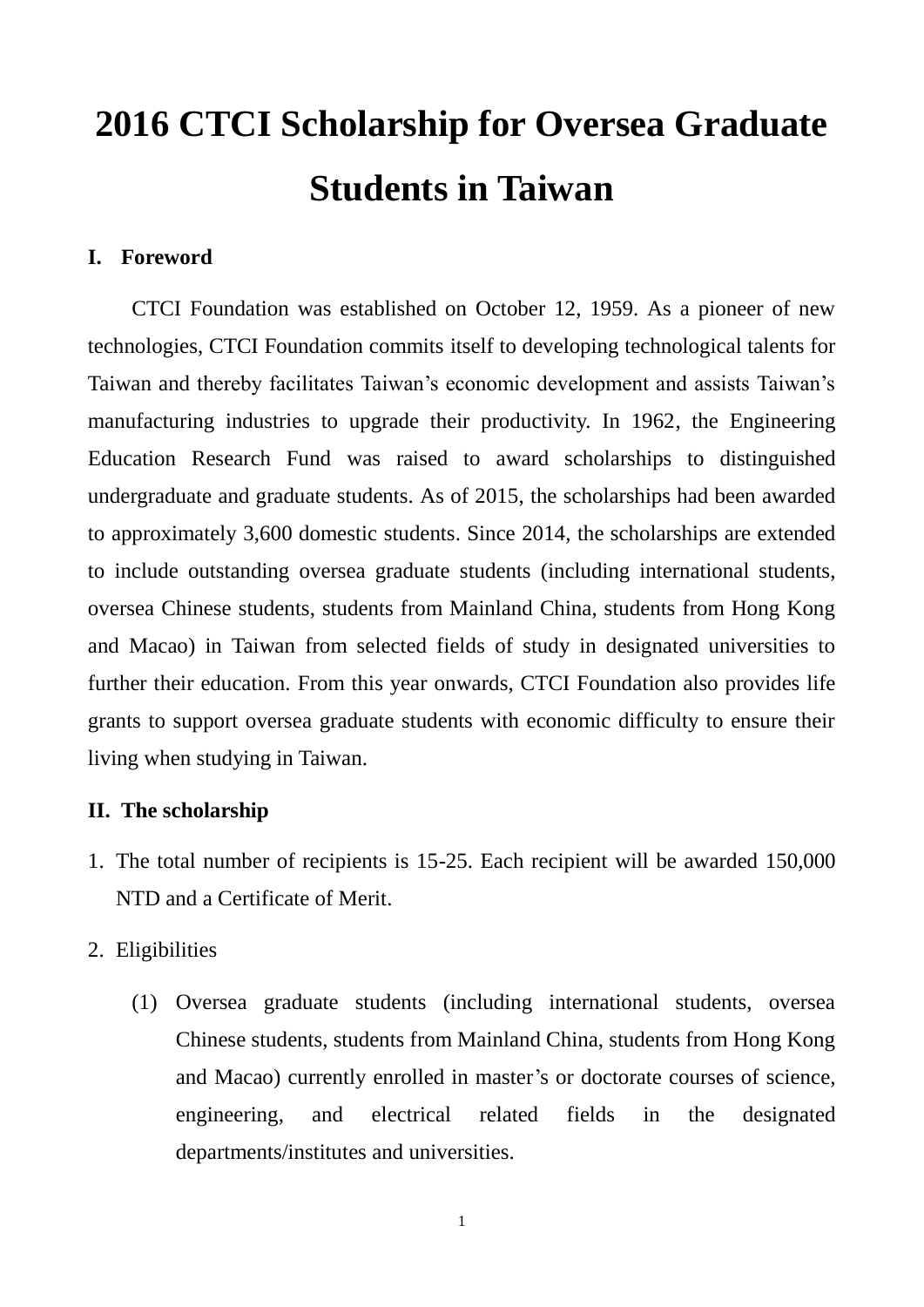- (2) Each semester's academic grade must be at least 80 points, or corresponding level grade and GPA (please also provide the grade convert sheet along with the academic transcript).
- 3. Designated universities and departments
- (1) Ninety departments (see appendix 1) in National Taiwan University, National Tsing-Hua University, National Cheng-Kung University, National Chiao-Tung University, National Taiwan Normal University, National Central University, National Taiwan University of Science and Technology and National Taipei University of Science and Technology.
	- (2) Each department/institute can recommend only one candidate for the scholarship
- 4. Additional Application for Life Grants
	- (1) Scholarship applicant with "economic difficulty" can also apply life grants with 100,000 NTD per recipient (the total number of recipient is also limited and depends on application status).
	- (2)This life grant should be applied with the scholarship and shall not be applied separately.

## **III.Application process**

- 1. CTCI Foundation will send a letter to each designated university in the early June of 2016.
- 2. All applications shall be forwarded to CTCI Foundation by the designated universities. Individual applications directly to CTCI Foundation will not be accepted.
- 3. Required documents
	- (1) General information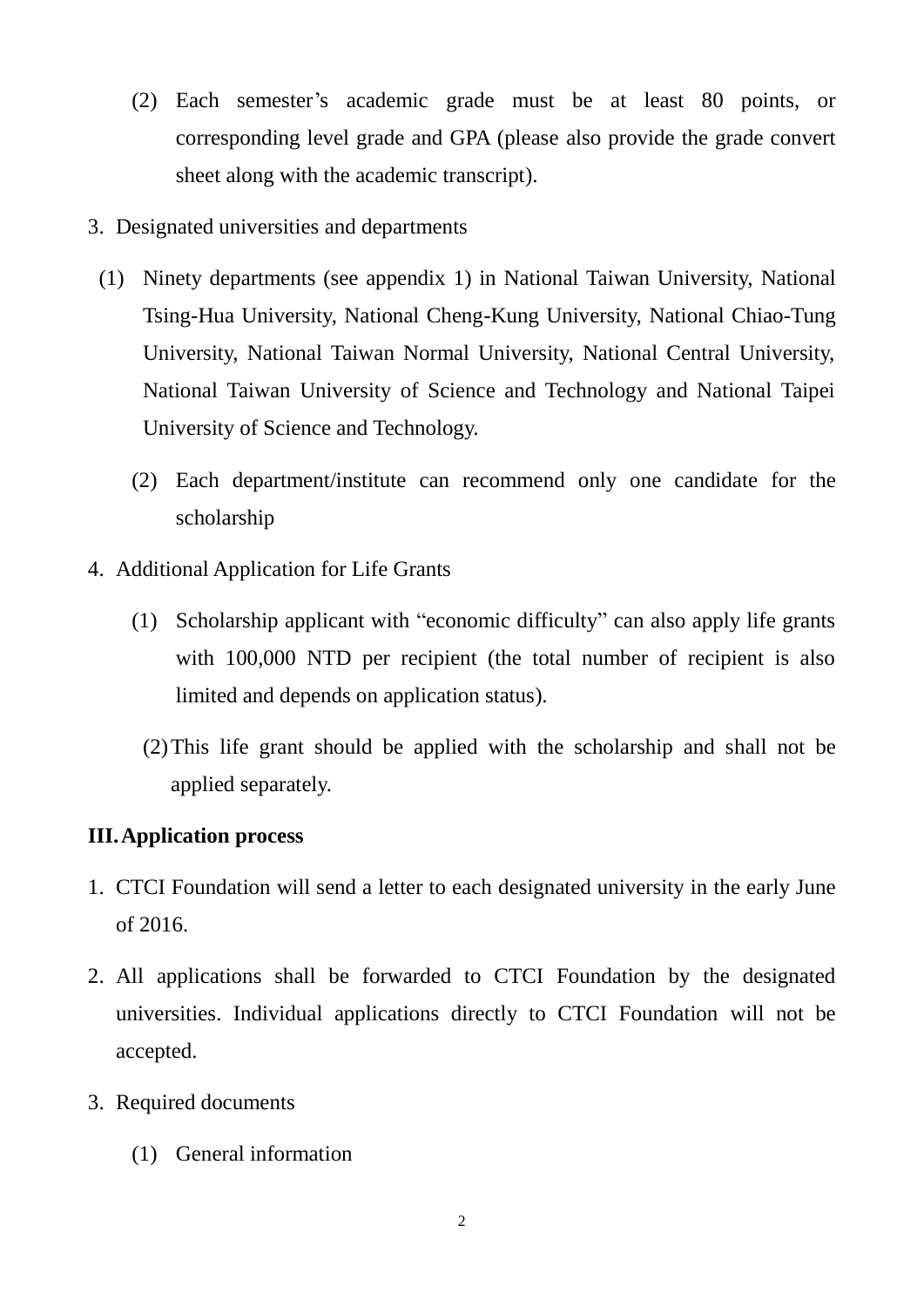- a. Application form and recommendation form from department/institute
- b. A copy of student ID card (front and back) and passport (photo page)
- c. Original transcript of academic records for each semester (Chinese or English)
- d. Autobiography
- e. At least one recommendation letter from advisors or other professors
- (2) Research abstracts and preliminary results
- (3) Description of accomplishments
	- a. Participation in research projects, programs, etc.
	- b. Journal publications
	- c. Certificates, licenses, awards, patents, etc.
- (4) Other support documents
- (5) Applicants who also apply life grants should also provide a advisor's recommendation letter which should describe applicant's research performance, potential for future development and economic needs (see appendix 3).
- Note: Application form can be downloaded from the website of CTCI Foundation (http://www.ctci.org.tw/)(獎學金→徵選(資料下載專區)).
- 4. Application deadline and mail address
	- (1) 2016 July  $1^{st} \sim 2016$  September  $20^{th}$  (Postmarked overdue will not be accepted)
	- (2) Mail Address: 8th Floor, 97 Tunhwa S. Road Sec.2, Taipei 10682, Attn. Miss Zin Hsiang. Phone: (02) 2704-9805 ext. 62; Email: zin@email.ctci.org. tw (台北市 106 大安區敦化南路 2 段 97 號 8 樓向玉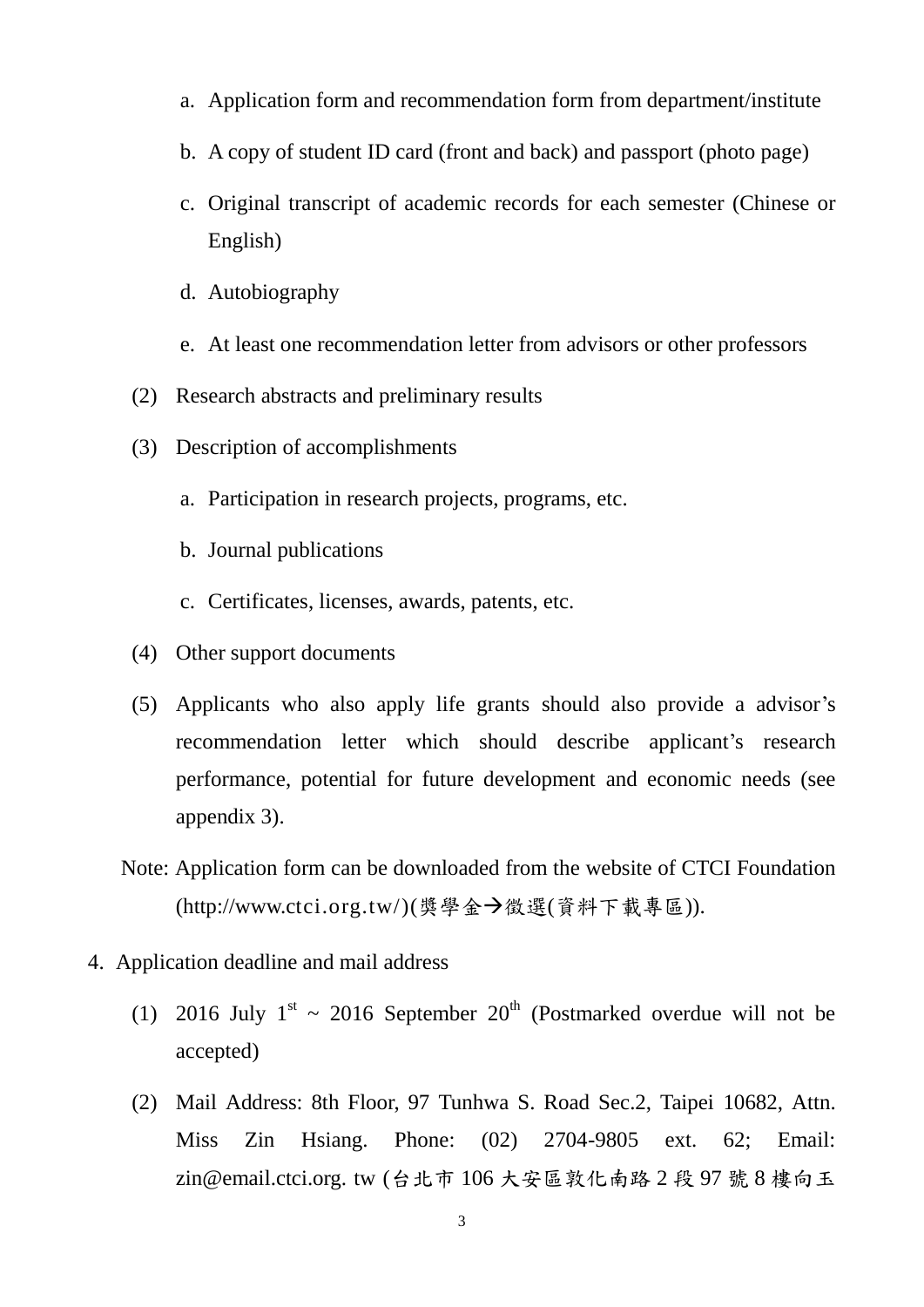琴小姐收)

5. The application materials will not be returned to the applicant in any circumstances.

## **IV. Review process**

1. Review panel

The review panel will consist of CTCI Foundation's CEO and directors of departments, and invited professors and experts from universities and industries.

- 2. Assessment principles
	- (1) Assessment priorities

Research performance and potential for future development and contribution.

- (2) Evaluation criteria
	- a. Academic performance
	- b. Research thesis/dissertation
		- i. Feasibility of research proposal (research structure, methodology, and references).
		- ii. Prospective contributions to the development and application of technology.
		- iii. Preliminary study results (including conference papers and journal papers).
		- iv. Potential academic and technological contribution
	- c. Other outstanding performance
		- i. Participation in research projects, programs, etc.
		- ii. Domestic and international competition results